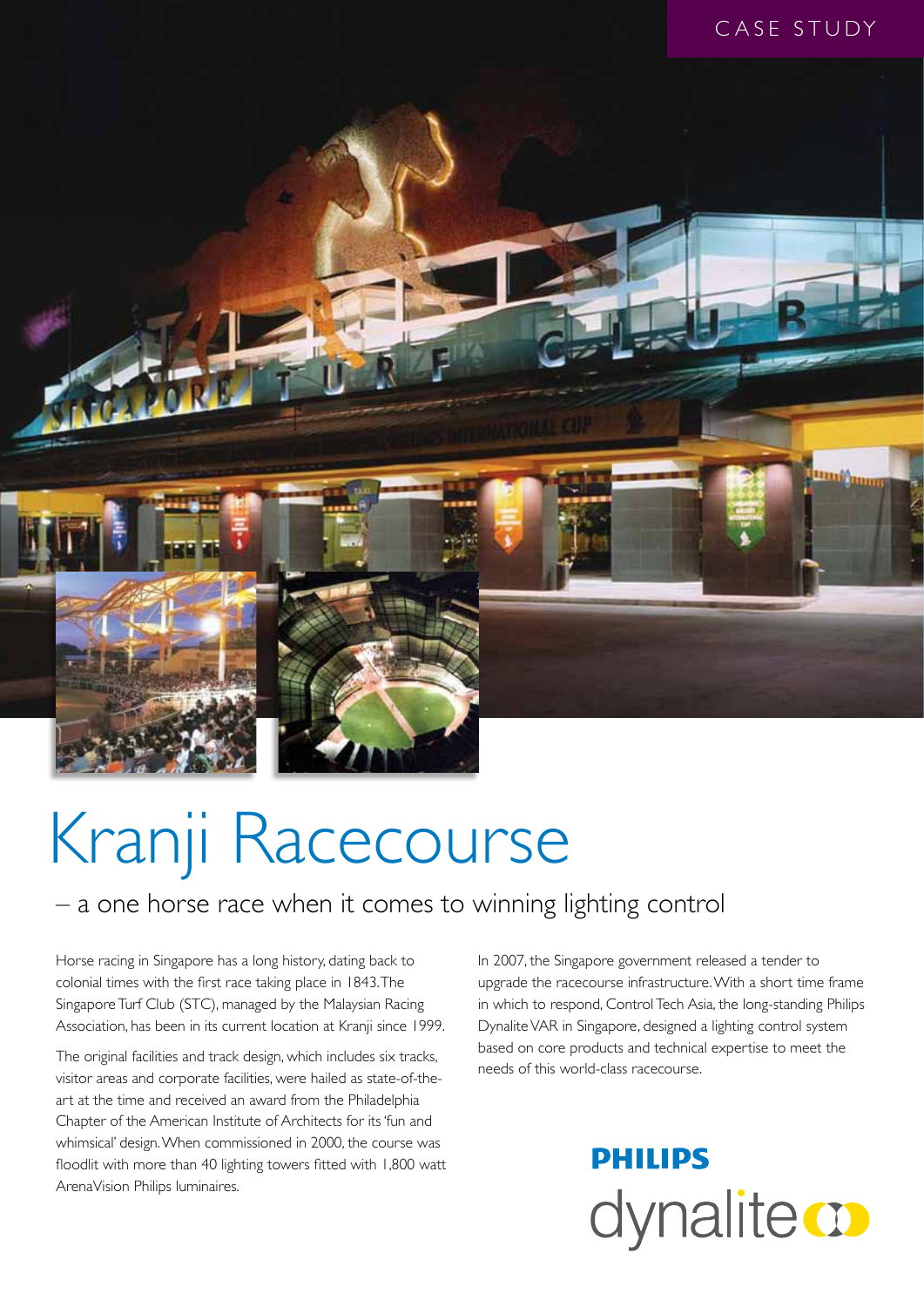## Client requirements

A key criteria for the racecourse upgrade was the monitoring and control of the lighting towers to ensure they were secure and always available for training and race meetings.

STC required triple redundancy to ensure the lights would remain on when needed. In addition, the flood-lighting system needed to have both timed and manual control capabilities for onsite and remote operation.

Monitoring the energy consumption of each lighting tower was also a fundamental element of the tender as the STC strives to improve the facility's overall energy efficiency.



**"Wonitoring the** energy consumption of each lighting tower was a fundamental element as the STC strives to improve the facility's overall energy efficiency. **99** 



## The Philips Dynalite solution

The scope and complexity of the project required Philips Dynalite to use an intelligent building as an analogy when designing the system.

The overall system has three networks to provide the required level of redundancy.

According to Ray Bond, Business Development Manager, Southeast Asia for Philips Dynalite, controllers would normally be run over a single bus network, but in this case there were two existing networks wired underground. The third layer needed to sit above the original two on a wireless network, giving three streams of data to guarantee the system always remains on when needed.

In addition, there would normally be one control room, however in this case there are three, giving 200% redundancy. This presented the challenge of making sure only one was in operation and not overridden by one of the redundant networks.

#### Thinking outside the square

Another challenge for the installation team was overcoming access restrictions. During installation, the racecourse was operational and there was no opportunity to 'shut' the facilities to allow the installers the freedom to connect, test and commission.

The solution was to install the lighting control system in the background until it was ready to be switched over. It had to be 100 per cent operational, first time.

All images of Kranii racecourse from EwingCole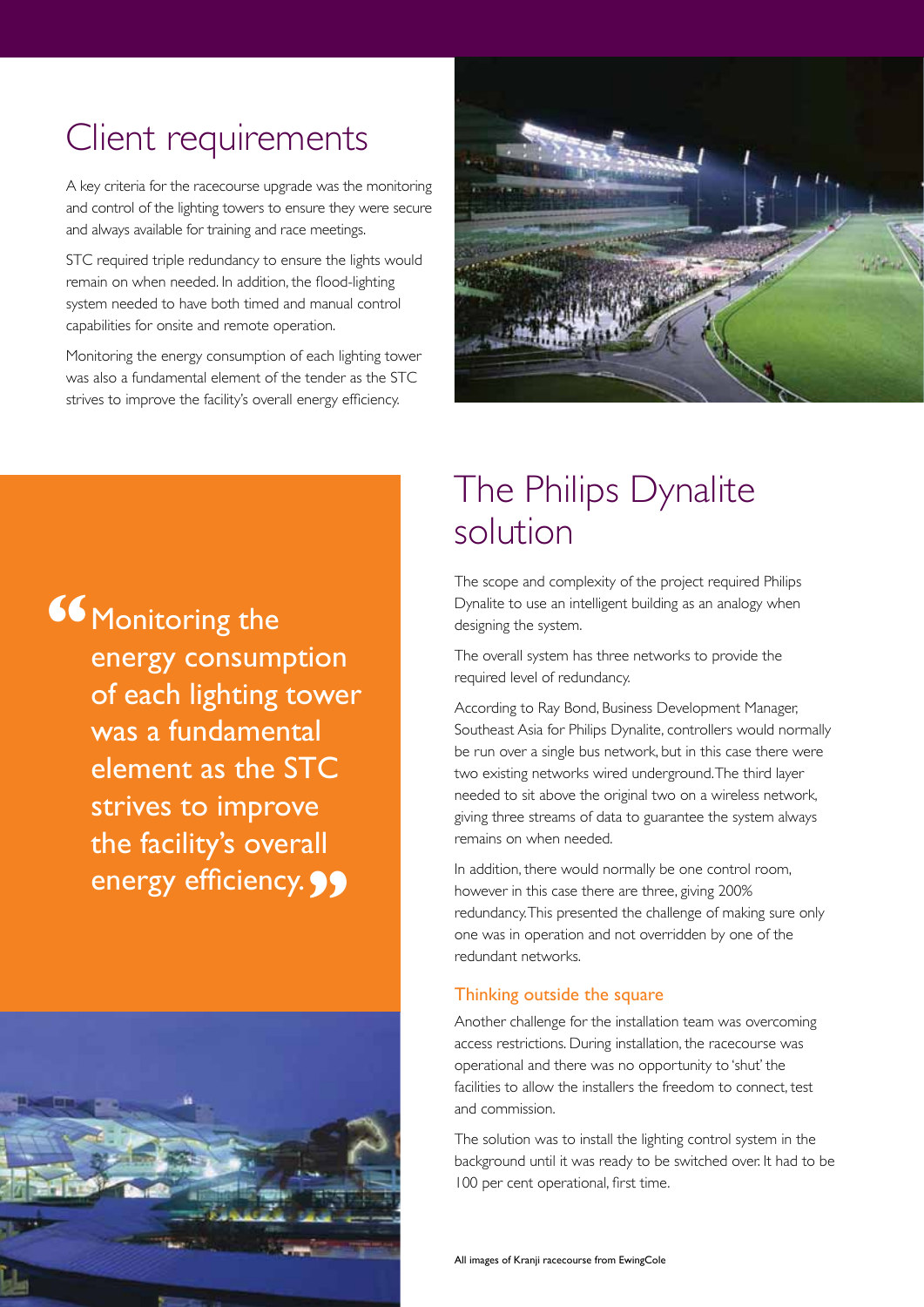## Products and technology used

While the Philips Dynalite tender submission specified offthe-shelf products, it was the team's ability to integrate with an existing legacy power system and provide a maintenance agreement post-commission that gave the company the green light over other suppliers.

The product range used to control the lighting towers included the DDRC1220FR-GL and DDRC420FR DIN Rail relay controllers over the Firetide 5.8Ghz wireless network equipment.

Three desktop work stations and three maintenance laptops running the Philips Dynalite EnvisionManager and MapView software were supplied to oversee and manage the system.

In order to monitor energy consumption and component failure and integration with third-party power meters, the Philips Dynalite team wrote special software.

#### Weathering all conditions

Each tower's monitoring system is housed in an outdoor enclosure linked by cables and wireless networks. Linking the towers allows the maintenance crew to readily establish which tower is exhibiting abnormalities based on irregular power consumption behaviour and respond accordingly.

The use of outdoor enclosures to house the equipment in the high heat and humidity of Singapore presented a new set of challenges.

"Some of our equipment has been modified to tolerate the conditions to protect them from literally melting in the heat. A huge amount of protection has also been added to cope with the high risk of lightning strike in the tropical environment, " said Bond.

#### Into the future

The second phase of the Kranji racecourse redevelopment will focus on the control of the broadcast monitors around the track. As race goers move around the complex, individual race and betting information are constantly broadcast and updated on the displays. With the monitors fully integrated, energy consumption of each screen can be monitored based on the amount being drawn.

As power consumption becomes a core requirement for many businesses in the region, Philips Dynalite has the capacity to provide monitoring equipment and energyefficient LEDs and luminaires to help companies improve their energy savings.

## Key client benefits

The Philips Dynalite advanced lighting control system has not only delivered excellent monitoring and control management for Kranji's lighting, but has also achieved significant energy savings.

The system has been able to meet the client's demanding lighting requirements while providing excellent visibility and visual comfort for race goers.

The flexibility of the Philips Dynalite lighting control equipment and its capacity to integrate with and optimise existing systems will ensure that the Kranji racecourse continues to be the number one horse racing venue in the region.